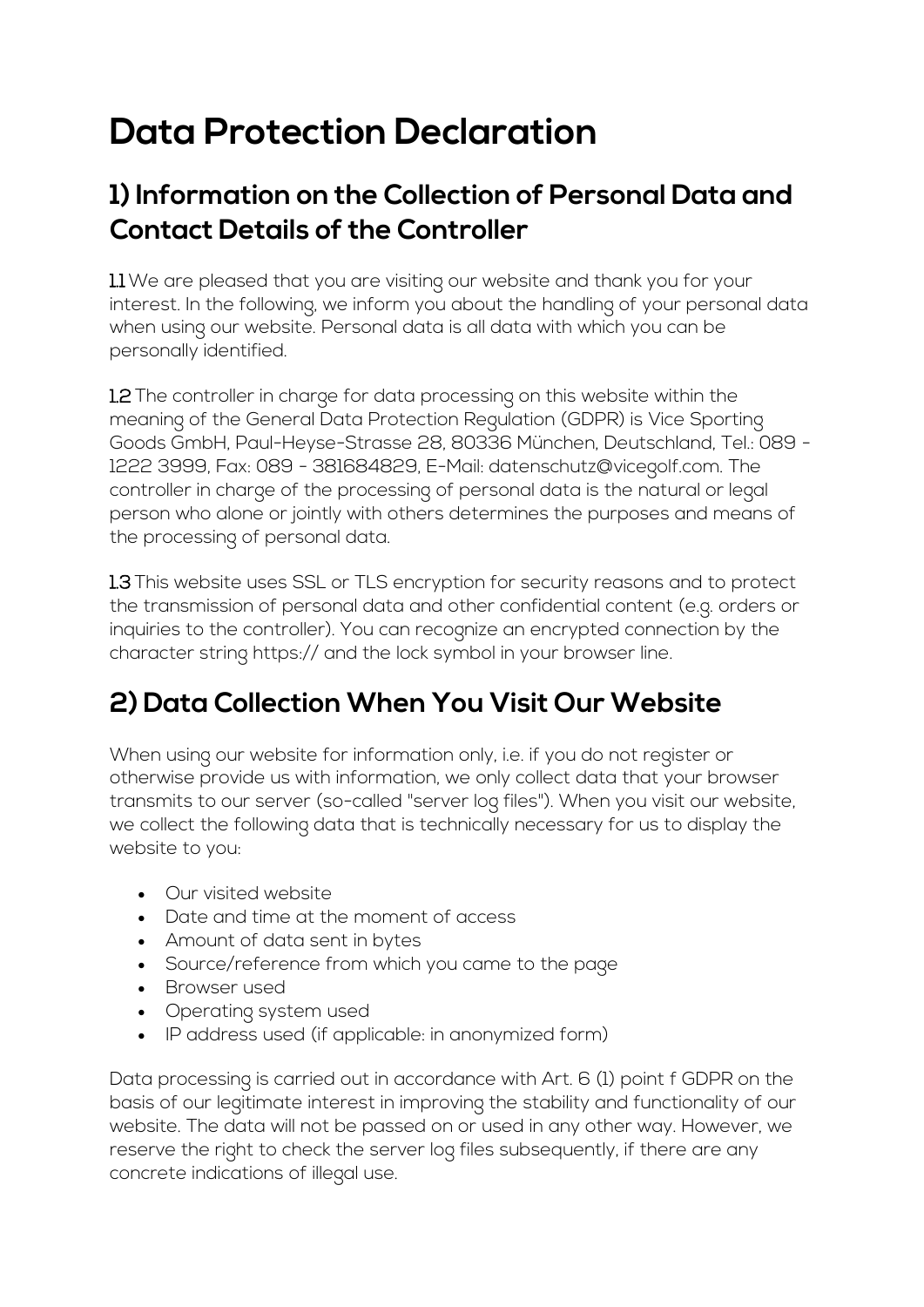### **3) Cookies**

In order to make your visit to our website attractive and to enable the use of certain functions, we use so-called cookies on various pages. These are small text files that are stored on your end device. Some of the cookies we use are deleted after the end of the browser session, i.e. after closing your browser (socalled session cookies). Other cookies remain on your terminal and enable us or our partner companies (third-party cookies) to recognize your browser on your next visit (persistent cookies). If cookies are set, they collect and process specific user information such as browser and location data as well as IP address values according to individual requirements. Persistent cookies are automatically deleted after a specified period, which may vary depending on the cookie.

In some cases, cookies are used to simplify the ordering process by saving settings (e.g. remembering the content of a virtual shopping basket for a later visit to the website). If personal data are also processed by individual cookies set by us, the processing is carried out in accordance with Art. 6 (1) point b GDPR either for the execution of the contract or in accordance with Art. 6 (1) point f GDPR to safeguard our legitimate interests in the best possible functionality of the website and a customer-friendly and effective design of the page visit. We work together with advertising partners who help us to make our website more interesting for you. For this purpose, cookies from partner companies are also stored on your hard drive when you visit our website (third-party cookies). You will be informed individually and separately about the use of such cookies and the scope of the information collected in each case within the following sections.

Please note that you can set your browser in such a way that you are informed about the setting of cookies and you can decide individually about their acceptance or exclude the acceptance of cookies for certain cases or generally. Each browser differs in the way it manages the cookie settings. This is described in the help menu of each browser, which explains how you can change your cookie settings. You will find these for the respective browsers under the following links:

Internet Explorer: https://support.microsoft.com/en-us/help/17442/windowsinternet-explorer-delete-manage-cookies

Firefox: https://www.mozilla.org/en-US/privacy/websites/#cookies Chrome:

https://support.google.com/accounts/answer/61416?co=GENIE.Platform%3DDes ktop&hl=en

Safari: https://support.apple.com/en-gb/guide/safari/manage-cookies-andwebsite-data-sfri11471/mac

Opera: http://help.opera.com/Windows/10.20/en/cookies.html

Please note that the functionality of our website may be limited if cookies are not accepted.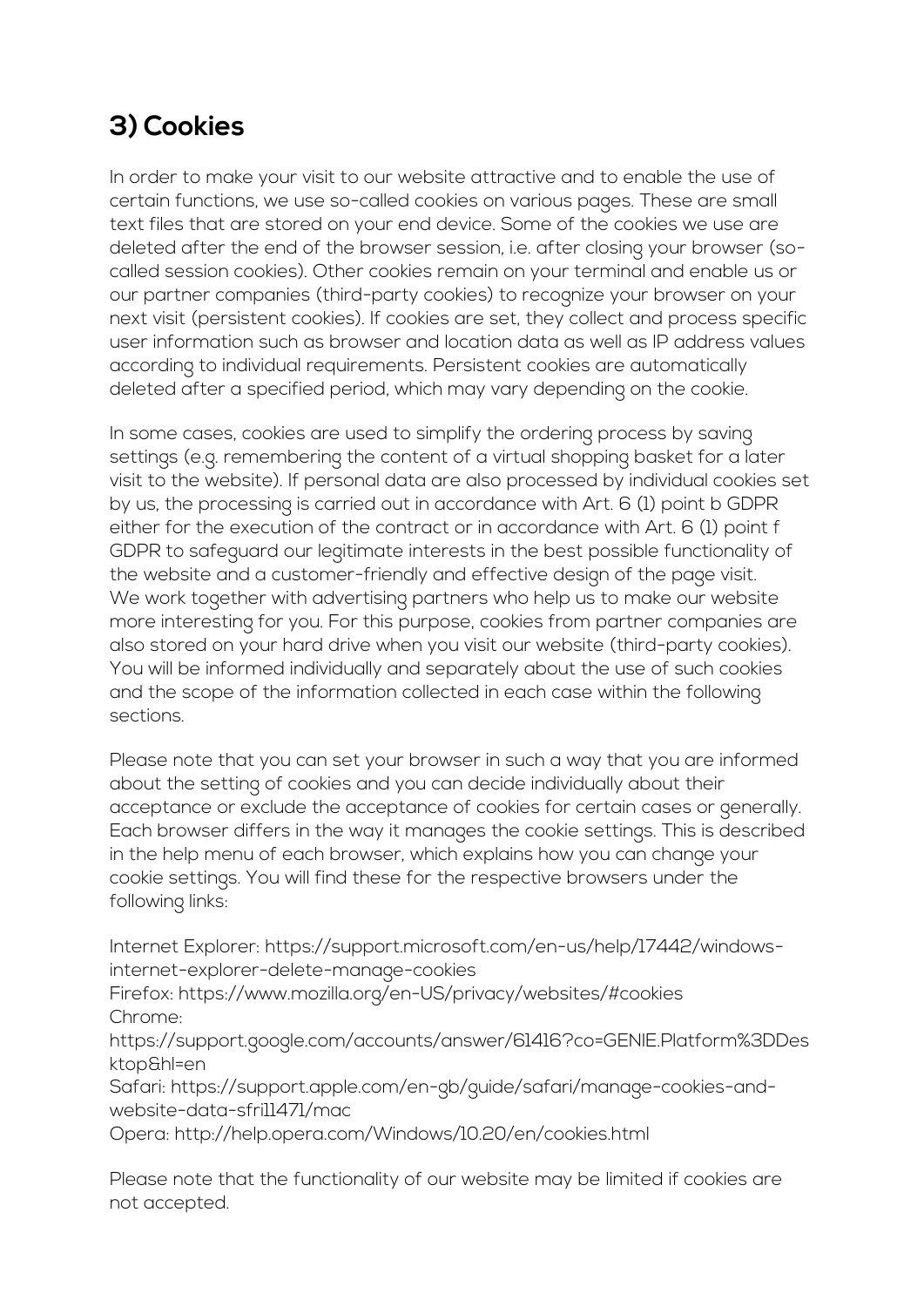# **4) Contacting**

In the context of contacting us (e.g. via contact form or e-mail), personal data is collected. Which data is collected in the case of a contact form can be seen from the respective contact form. These data are stored and used exclusively for the purpose of responding to your request or for establishing contact and for the associated technical administration. The legal basis for processing data is our legitimate interest in responding to your request in accordance with Art. 6 (1) point f GDPR. If your contact is aimed at concluding a contract, the additional legal basis for the processing is Art. 6 (1) point b GDPR. Your data will be deleted after final processing of your enquiry; this is the case if it can be inferred from the circumstances that the facts in question have been finally clarified, provided that there are no legal storage obligations to the contrary.

### **5) Data Processing When Opening a Customer Account and for Contract Processing**

Pursuant to Art. 6 (1) point b GDPR, personal data will continue to be collected and processed if you provide them to us for the execution of a contract or when opening a customer account. Which data is collected can be seen from the respective input forms. It is possible to delete your customer account at any time. This can be done by sending a message to the above-mentioned address of the controller. We store and use the data provided by you for contract processing. After complete processing of the contract or deletion of your customer account, your data will be blocked in consideration of tax and commercial retention periods and deleted after expiry of these periods, unless you have expressly consented to further use of your data or a legally permitted further use of data has been reserved by our site, about which we will inform you accordingly below.

### **6) Use of Your Data for Direct Advertising**

6.1 If you subscribe to our e-mail newsletter, we will send you regular information about our offers. The only mandatory information for sending the newsletter is your e-mail address. The indication of additional possible data is voluntary and is used to be able to address you personally. We use the so-called double opt-in procedure for sending the newsletter. This means that we will not send you an e-mail newsletter, unless you have expressly confirmed to us that you agree to the sending of the newsletter. We will then send you a confirmation e-mail asking you to confirm that you wish to receive future newsletters by clicking on an appropriate link.

By activating the confirmation link, you give us your consent to the use of your personal data in accordance with Art. 6 (1) point a GDPR. When you register for the newsletter, we store your IP address entered by the Internet Service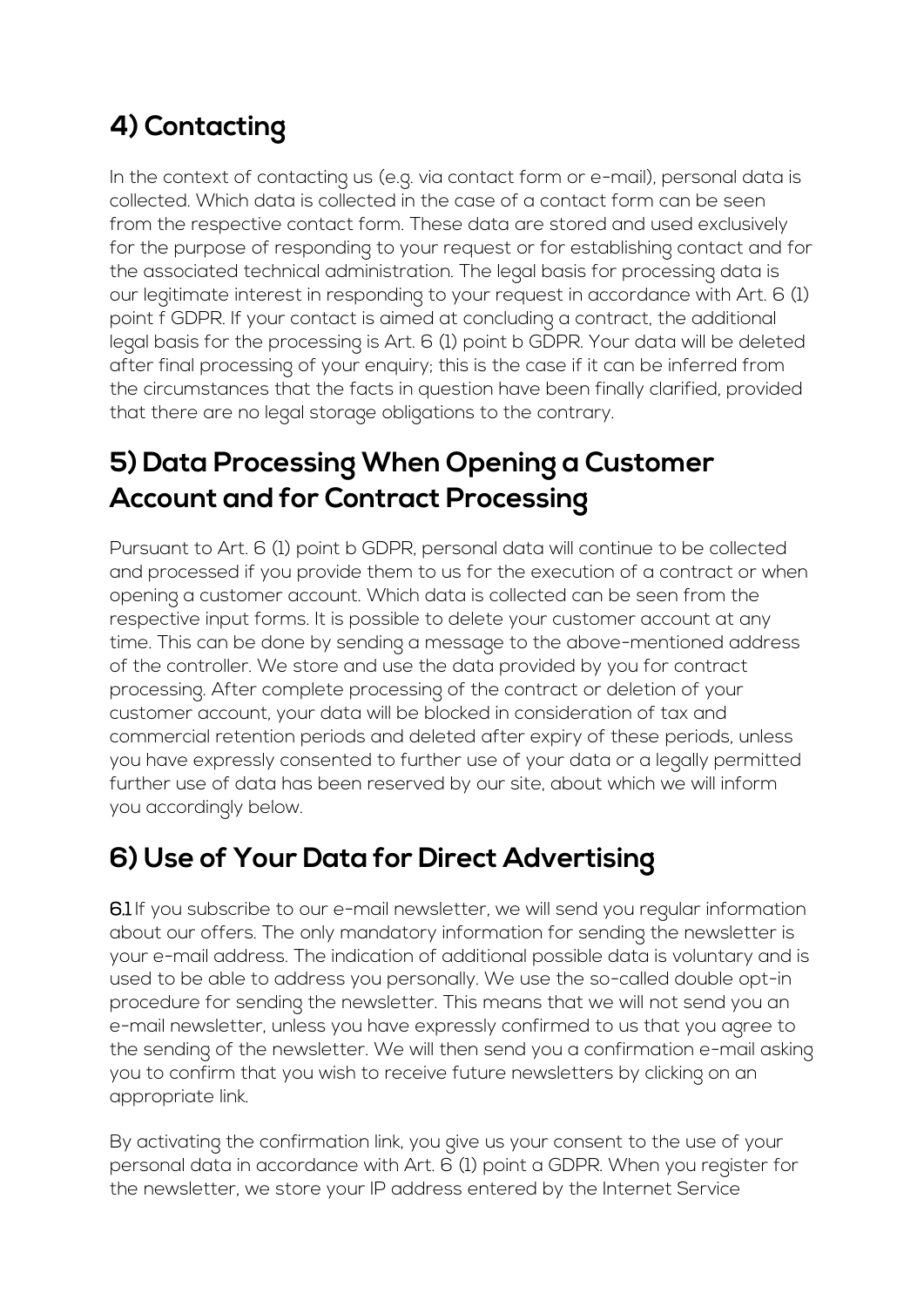Provider (ISP) as well as the date and time of registration so that we can trace any possible misuse of your e-mail address at a later time. The data collected by us when registering for the newsletter will be used exclusively for the purpose of advertising by means of the newsletter. You can unsubscribe from the newsletter at any time via the link provided in the newsletter or by sending a message to the responsible person named above. After your cancellation, your e-mail address will immediately be deleted from our newsletter distribution list, unless you have expressly consented to further use of your data or we reserve the right to use data in excess thereof, which is permitted by law and about which we inform you in this declaration.

6.2 If you have provided us with your e-mail address when purchasing products, we reserve the right to regularly send you offers for products similar to those already purchased from our range by e-mail. Pursuant to Section 7 (3) German law against unfair competition, we do not need to obtain separate consent from you for this. In this respect, data processing is carried out solely on the basis of our legitimate interest in personalized direct advertising pursuant to Art. 6 (1) point f GDPR. If you have initially objected to the use of your e-mail address for this purpose, we will not send you an e-mail. You are entitled to object to the use of your e-mail address for the aforementioned advertising purpose at any time with effect for the future by notifying the controller named at the beginning. In this regard, you only have to pay the transmission costs according to the basic tariffs. Upon receipt of your objection, the use of your e-mail address for advertising purposes will cease immediately.

### **7) Processing of Data for the Purpose of Order Handling**

7.1 To process your order, we work together with the following service provider(s), which support us wholly or partially in the execution of concluded contracts. Certain personal data is transferred to these service providers in accordance with the following information.

The personal data collected by us will be passed on to the transport company commissioned with the delivery within the scope of contract processing, insofar as this is necessary for the delivery of the goods. We will pass on your payment data to the commissioned credit institution within the framework of payment processing, if this is necessary for payment handling. If payment service providers are used, we explicitly inform you of this below. The legal basis for the transfer of data is Art. 6 (1) point b GDPR.

7.2 Passing on Personal Data to Shipping Service Providers

- DHL

If delivery of goods takes place by the transport service provider DHL (Deutsche Post AG, Charles-de-Gaulle-Straße 20, 53113 Bonn), we will pass on your e-mail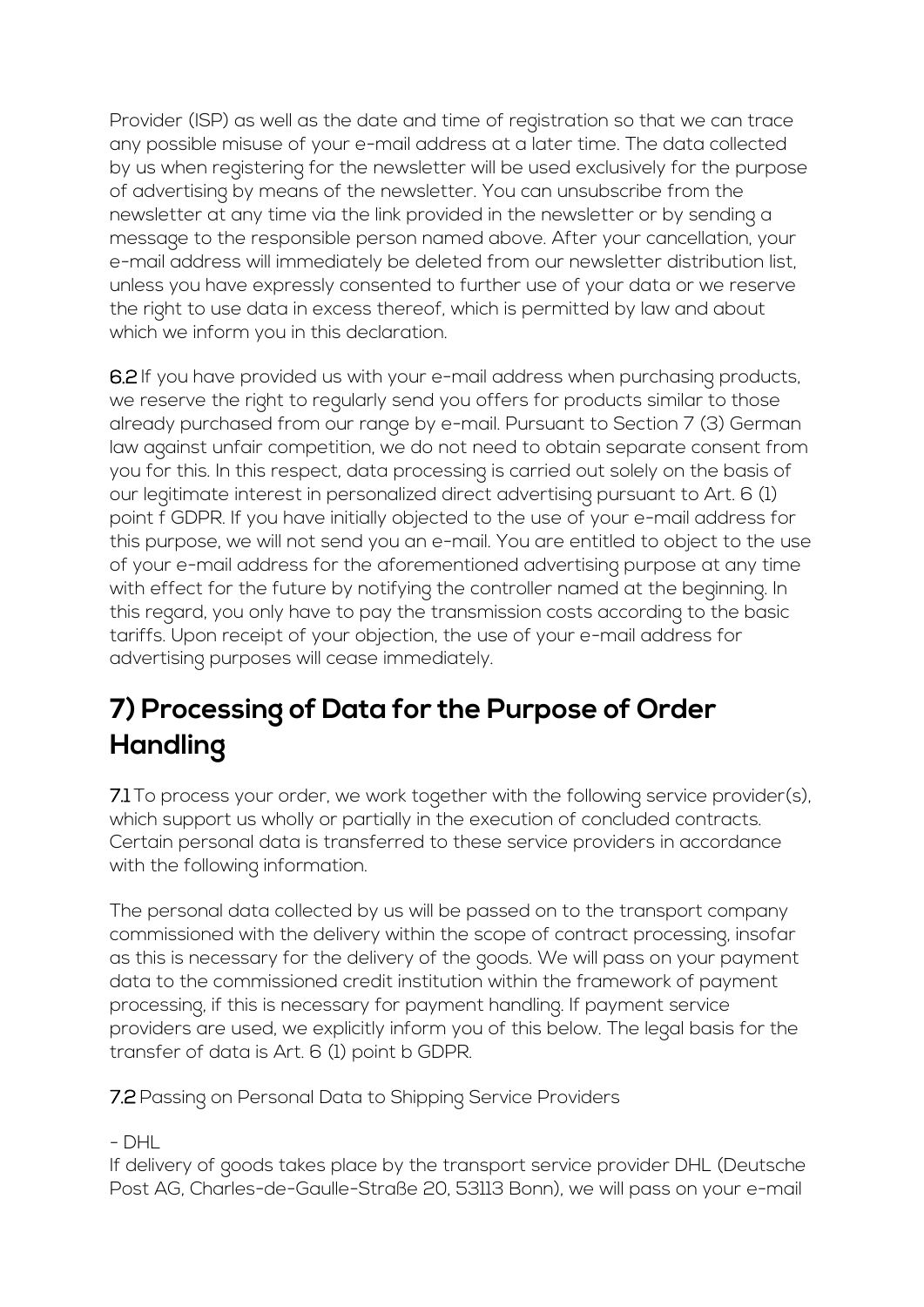address to DHL in accordance with Art. 6 (1) point a GDPR, prior to delivery of the goods, for the purpose of coordinating a date of delivery or of a notice about the shipment status, if you have given your express consent during the ordering process. Otherwise, only the name of the recipient and the delivery address will be passed on to DHL for the purpose of delivery in accordance with Art. 6 (1) point b GDPR. The data will only be passed on if this is necessary for the delivery of the goods. In this case, prior agreement of the delivery date with DHL or transmission of status information for shipment delivery is not possible. The consent can be revoked at any time with effect for the future either with the controller or with the transport service provider DHL. - UPS

If delivery of goods takes place by the transport service UPS (United Parcel Service Deutschland Inc. & Co. OHG, Görlitzer Straße 1, 41460 Neuss), we will pass on your e-mail address to UPS in accordance with Art. 6 (1) point a GDPR, prior to delivery of the goods, for the purpose of coordinating a date of delivery or of a notice about the shipment status, if you have given your express consent during the ordering process. Otherwise, only the name of the recipient and the delivery address will be passed on to UPS for the purpose of delivery in accordance with Art. 6 (1) point b GDPR. The data will only be passed on if this is necessary for the delivery of the goods. In this case, prior agreement of the delivery date with UPS or transmission of status information for shipment delivery is not possible.

The consent can be revoked at any time with effect for the future either with the controller or with the transport service provider UPS.

#### 7.3 Use of Payment Service Providers

#### - PAYONE

If you decide on a payment method of the payment service provider PAYONE, payment is processed by the payment service provider BS PAYONE GmbH, Lyoner Straße 9, 60528 Frankfurt/Main, to whom we pass on your information provided during the order process together with the information about your order in accordance with Art. 6 (1) point b GDPR. Your data will only be passed on for the purpose of payment processing with the payment service provider PAYONE and only to the extent necessary.

#### - Paypal

When paying via PayPal, credit card via PayPal, direct debit via PayPal or - if offered - "purchase on account" or "payment by instalments" via PayPal, we transmit your payment data to PayPal (Europe) S.a.r.l. et Cie, S.C.A., 22-24 Boulevard Royal, L-2449 Luxembourg (hereinafter "PayPal"). The transfer takes place in accordance with Art. 6 (1) point b GDPR and only insofar as this is necessary for payment processing.

PayPal reserves the right to carry out credit checks for the payment methods credit card via PayPal, direct debit via PayPal or, if offered, "purchase on account" or "payment by installments" via PayPal. For this purpose, your payment data may be passed on to credit agencies on the basis of PayPal's legitimate interest in determining your solvency pursuant to Art. 6 (1) point f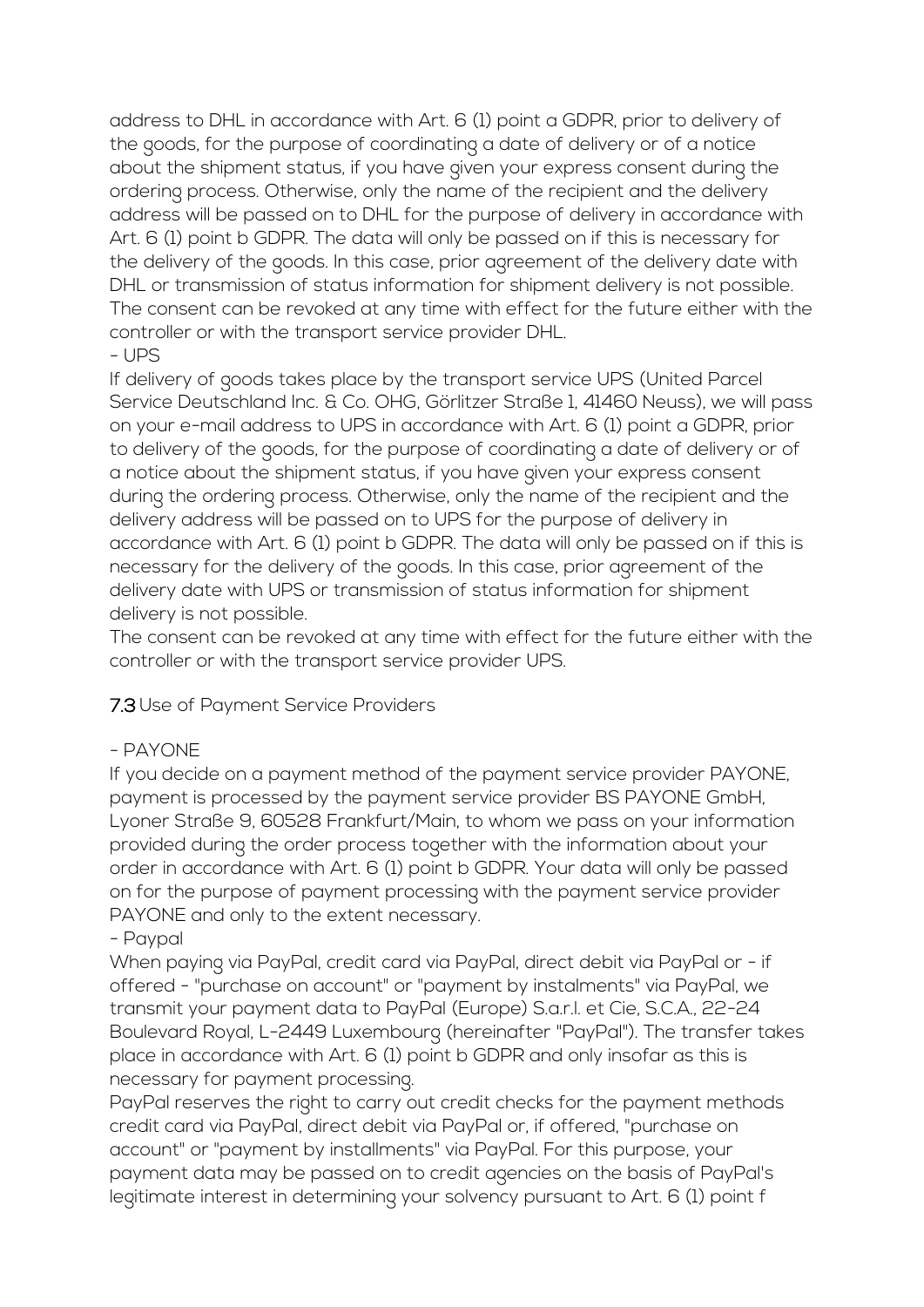GDPR. PayPal uses the result of the credit assessment in relation to the statistical probability of non-payment for the purpose of deciding on the provision of the respective payment method. The credit report can contain probability values (so-called score values). If score values are included in the result of the credit report, they are based on recognized scientific, mathematical-statistical methods. The calculation of the score values includes, but is not limited to, address data. For further information on data protection law, including the credit agencies used, please refer to PayPal's data protection declaration at: https://www.paypal.com/uk/webapps/mpp/ua/privacy-full. You can object to this processing of your data at any time by sending a message to PayPal. However, PayPal may still be entitled to process your personal data if this is necessary for contractual payment processing.

# **8) Use of Videos**

Use of Youtube Videos

This website uses the Youtube embedding function for display and playback of videos offered by the provider Youtube, which belongs to Google LLC, 1600 Amphitheatre Parkway, Mountain View, CA 94043, USA ("Google").

To this end, the extended data protection mode is used to ensure, according to provider information, that user information will only be stored once the playback function of the video is started. When the playback of embedded YouTube videos is started, the provider sets "YouTube" cookies in order to collect information about user behavior. According to indications from Youtube, the use of those cookies is intended, among other things, to record video statistics, to improve user-friendliness and to avoid improper actions. If you are logged in to Google, your information will be directly associated with your account when you click on a video. If you do not wish to be associated with your profile on YouTube, you must log out before activating the button. Google saves your data (even for users who are not logged in) as usage profiles and evaluates them. Such an evaluation takes place in particular according to Art. 6 (1) point f GDPR on the basis of the legitimate interests of Google in the insertion of personalized advertising, market research and/or demand-oriented design of its website. You have the right to object to the creation of these user profiles, whereby you must contact YouTube to exercise this right.

Regardless of whether the embedded video is played back, a connection to the Google network "double click" is established when visiting this website. This may trigger further data processing beyond our control.

Google LLC, based in the USA, is certified for the US-European data protection agreement "Privacy Shield", which guarantees compliance with the data protection level applicable in the EU.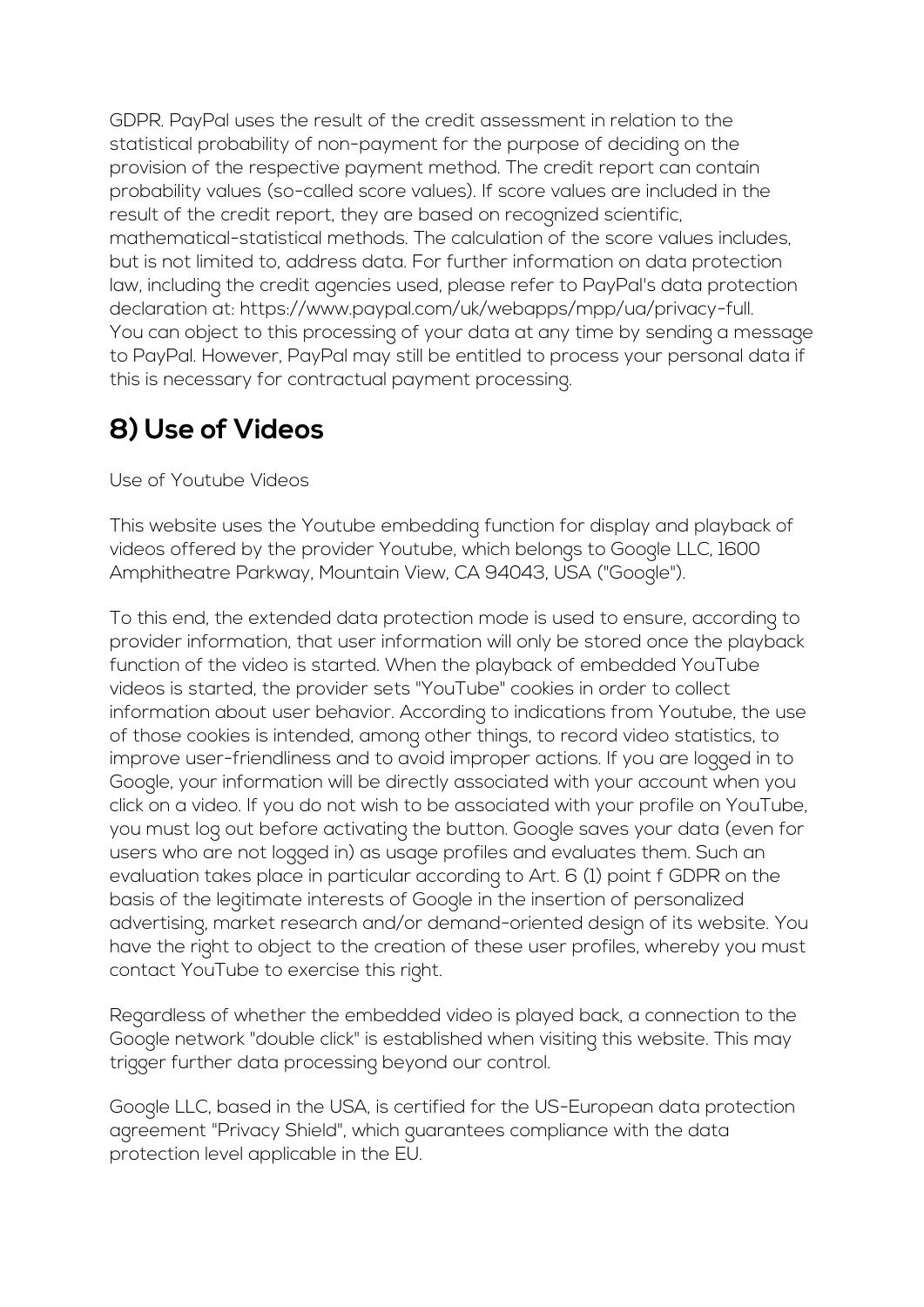Further information on YouTube data protection can be found in the provider's data protection statement at: www.google.com/policies/privacy/

# **9) Online-Marketing**

#### 9.1 Google AdSense

This website uses Google AdSense, a web ad service of Google LLC, 1600 Amphitheatre Parkway, Mountain View, CA 94043, USA ("Google"). Google AdSense uses so-called "DoubleClick DART Cookies". These are text files are stored on your computer and enable an analysis of your use of the website. In addition, Google AdSense also uses "web beacons" (small invisible graphics) to collect information, which can be used to record, collect and evaluate simple actions such as visitor traffic on the website. The information generated by those cookies and/or web beacons (including your IP address) about your use of this website will normally be transmitted to a server of Google in the United States and will be stored there.

Google will use the information obtained in this way to analyze your usage of this website with regard to AdSense ads. The IP address transmitted by your browser as part of Google AdSense is not merged with other Google data. The information collected by Google may be transferred to third parties, if this is prescribed by law and/or if third parties process this data by request of Google.

The described processing of data takes place according to Art. 6 (1) point f GDPR for the purpose of target-oriented advertising to the user by third parties whose advertisements are displayed on this website based on the evaluated user behavior. At the same time, such processing serves our financial interest in exploiting the economic potential of our Internet presence by displaying personalized third-party advertising content for a fee.

Google LLC, based in the United States, is certified for the US-European data protection agreement "Privacy Shield", which guarantees compliance with the data protection level applicable in the EU.

For more information about Google's privacy policy, please visit: https://privacy.google.com/intl/en-GB/takecontrol.html?categories\_activeEl=sign-in

You can permanently deactivate cookies for advertising preferences by blocking them via a respective setting of your browser software or by downloading and installing the browser plug-in, available under the following link: https://support.google.com/ads/answer/7395996 Please note that certain functions of this website may not or only to a limited

extent be used if you have deactivated the use of cookies.

9.2 Google AdWords Conversion Tracking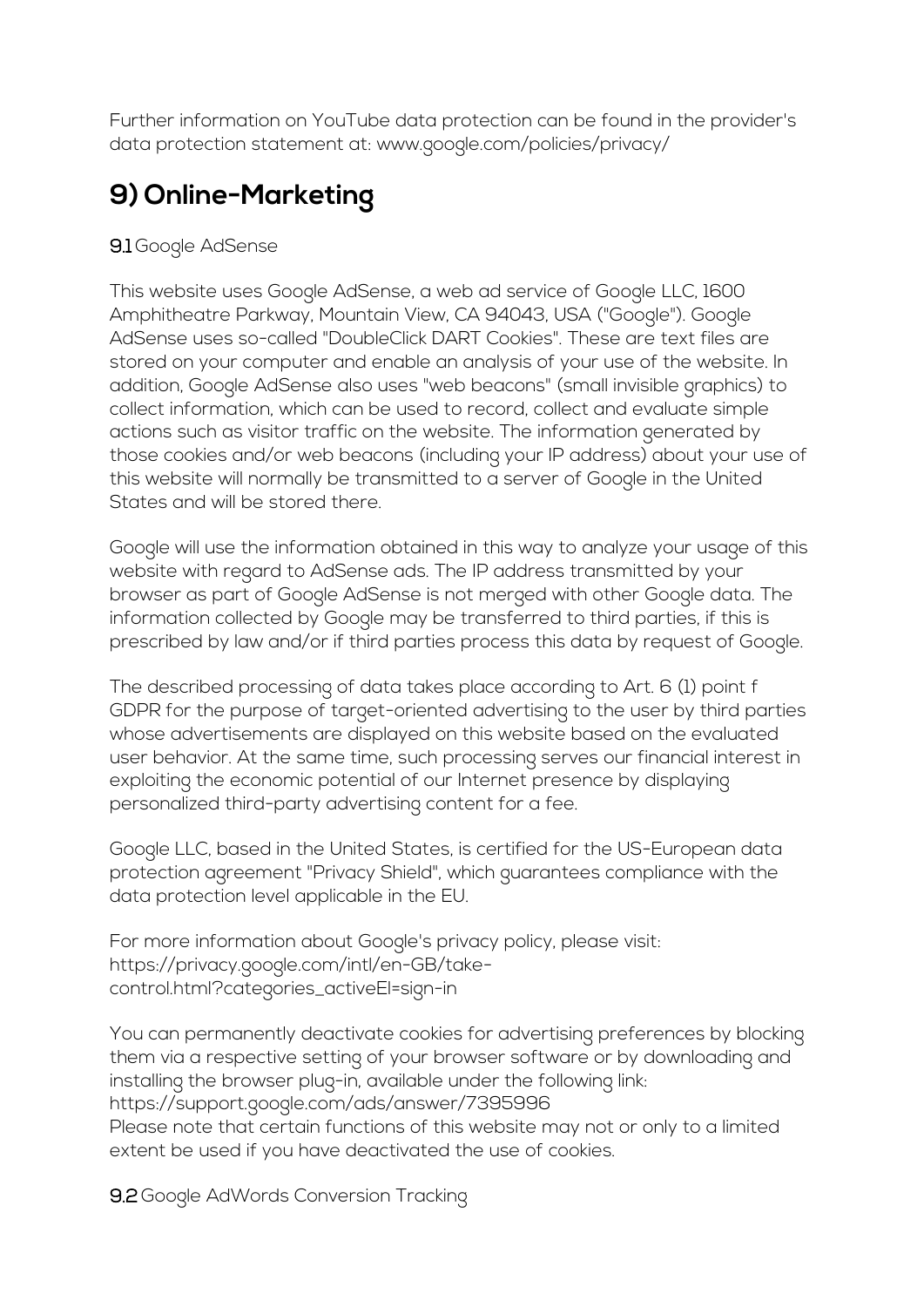This website uses the online advertising program "Google AdWords" and the conversion tracking within the framework of Google AdWords, Google LLC, 1600 Amphitheatre Parkway, Mountain View, CA 94043, USA ("Google"). We use the program of Google Adwords to draw attention to our attractive offers with the help of advertising materials (so-called Google Adwords) on external websites. We can determine, in relation to the advertising campaigns data, how successful the individual advertising measures is. We are interested in showing you advertisements that are of interest to you. We want to make our website more interesting for you and to achieve a fair calculation of advertising costs.

The conversion tracking cookie is set on a user's browser, if he clicks on an AdWords ad delivered by Google. Cookies are small text files that are stored on your computer system. These cookies usually lose their validity after 30 days and are not used for personal identification. If the user visits a certain page of this website and if the cookie has not yet expired, Google and we will be able to recognize that the user clicked on the ad and was forwarded to this page. Each Google AdWords customer gets a different cookie. Thus, cookies cannot be traced via the website of AdWords customers. The information collected by the conversion cookies is used to provide aggregate conversion statistics to AdWords customers who have opted-in for conversion tracking. Customers are informed about the total number of users who clicked on the ad and were forwarded to a conversion tracking tag page. However, they do not get any information enabling them to identify users personally. If you do not want to participate in the tracking program, you can refuse the use of this program by deactivating the Google Conversion Tracking cookie via your Internet browser through the user settings. In this case, you will not be included in the conversion tracking statistics. We use Google Adwords on the basis of our legitimate interest in targeted advertising in accordance with Art. 6 (1) point f GDPR.

Google LLC, based in the United States, is certified for the US-European data protection agreement "Privacy Shield", which guarantees compliance with the data protection level applicable in the EU.

For more information about Google's privacy policy, please visit: https://privacy.google.com/intl/en-GB/takecontrol.html?categories\_activeEl=sign-in

You can permanently deactivate cookies for advertising preferences by blocking them via a respective setting of your browser software or by downloading and installing the browser plug-in, available under the following link: https://support.google.com/ads/answer/7395996

Please note that certain functions of this website may not be used or only to a limited extent, if you have deactivated the use of cookies.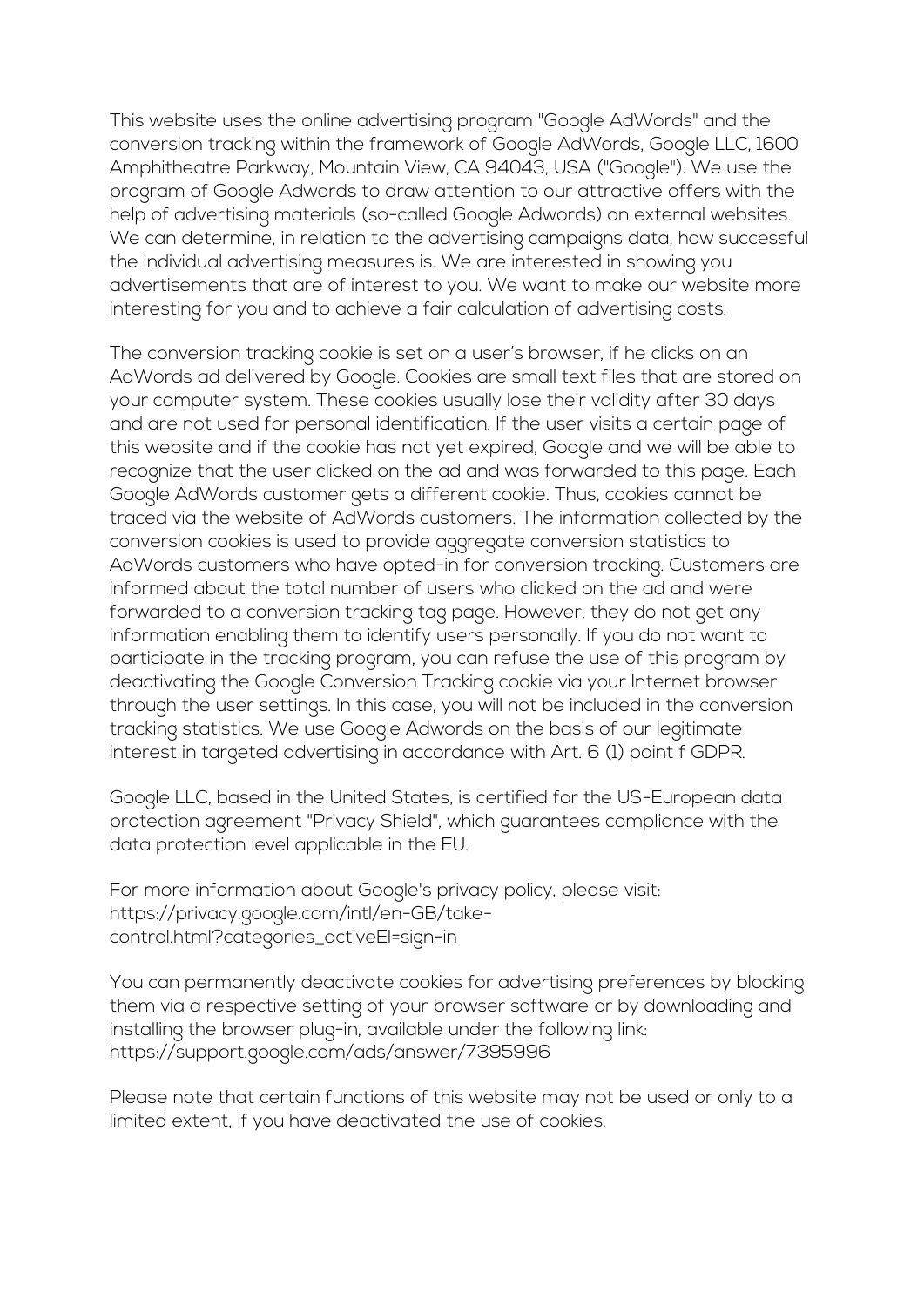### **10) Web Analysis Services**

Google (Universal) Analytics

#### - Google Analytics

This website uses Google Analytics, a web analysis service of Google LLC, 1600 Amphitheatre Parkway, Mountain View, CA 94043, USA ("Google"). Google Analytics uses so-called cookies, which are text files stored on your computer, to help the website analyze how users use the site. The information generated by the cookies about your use of this website (including the shortened IP address) is generally transmitted to a Google server in the USA and stored there. This website uses Google Analytics exclusively with the extension

"\_anonymizeIp()", which ensures an anonymization of the IP address by shortening it and excludes a direct personal relationship. As a result of the extension, your IP address will previously be shortened by Google within member states of the European Union or in other signatory states to the Agreement on the European Economic Area. Only in exceptional cases, the full IP address will be transmitted to a Google server in the USA and shortened there. In these exceptional cases, processing is carried out in accordance with Art. 6 (1) point f GDPR on the basis of our legitimate interest in the statistical analysis of user behavior for optimization and marketing purposes.

On our behalf, Google will use this information to evaluate your use of the website, to compile reports on website activity and to provide us with other services relating to website and internet use. The IP address transmitted by your browser in the context of Google Analytics is not merged with other Google data. You may refuse the use of cookies by selecting the appropriate settings on your browser. However, we should point out that in that case you might not be able to use the full functionality of this website. You may permanently refuse Google to collect data generated by cookies regarding the use of the website (including your IP address) and to process them. You can download and install the browser plugin available under the following link:

https://tools.google.com/dlpage/gaoptout?hl=en.

As an alternative to the browser plug-in or for browsers on mobile devices, please click on the following link in order to set an opt-out cookie which disables Google Analytics to collect data on this website in the future (this opt-out cookie only functions for this browser and this domain. If you delete your cookies on this browser, you must click again on this link):

#### [Disable Google Analytics](javascript:gaOptout)

Google LLC, based in the United States, is certified for the US-European data protection agreement "Privacy Shield", which guarantees compliance with the data protection level applicable in the EU.

More information on how Google Analytics handles user data can be found in Google's privacy policy at:

https://support.google.com/analytics/answer/6004245?hl=en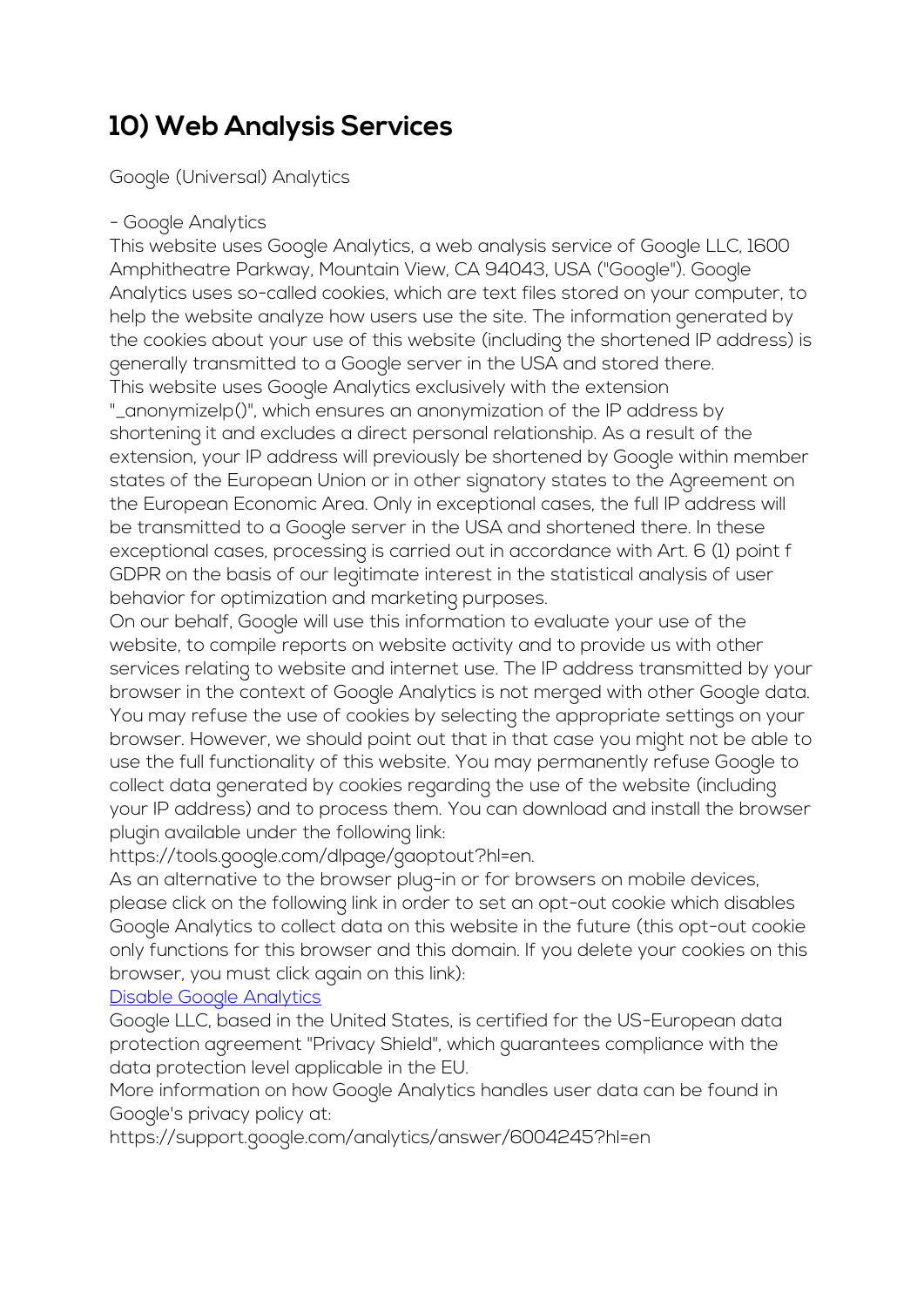# **11) Retargeting/Remarketing/ Referral Advertising**

#### Google AdWords Remarketing

Our website uses the functions of Google AdWords Remarketing, which enable us to advertise our website in Google search results, as well as on third-party websites. Provider is Google LLC, 1600 Amphitheatre Parkway, Mountain View, CA 94043, USA ("Google"). To this end, Google places a cookie in the browser of your terminal device, which automatically uses a pseudonymous cookie ID on the basis of pages you visited to allow interest-based advertising. Processing is based on our legitimate interest in the optimal marketing of our website in accordance with Art. 6 (1) point f GDPR.

Any additional processing will only take place if you have agreed with Google that your Google Internet and app browsing history will be linked to your Google Account and information from your Google Account will be used for personalized ads you view on the web. If you are logged in to Google while visiting our website, Google will use your data in connection with Google Analytics data to create and define target group lists for cross-device remarketing. To this end, Google temporarily links your personal data with Google Analytics data to create target groups.

You can permanently disable the setting of cookies for advertising preferences. You may download and install the browser plug-in available at the following link: https://www.google.com/settings/ads/onweb/

Alternatively, you can contact the Digital Advertising Alliance at

www.aboutads.info to find out how to set cookies and to make the relevant settings. Finally, you can set your browser so that you are informed about the setting of cookies and decide individually whether to accept them or to exclude the acceptance of cookies for certain cases or in general. If cookies are not accepted, the functionality of our website may be limited.

Google LLC, based in the United States, is certified for the US-European data protection agreement "Privacy Shield", which guarantees compliance with the data protection level applicable in the EU.

Further information and the data protection regulations regarding advertising and Google can be viewed at:

http://www.google.com/policies/technologies/ads/

### **12) Tools and Miscellaneous**

#### 12.1 Google Maps

Our website uses Google Maps (AP'I) of Google LLC., 1600 Amphitheatre Parkway, Mountain View, CA 94043, USA ("Google"). Google Maps is a web service for displaying interactive (country) maps in order to display geographical information visually. Using this service will show you our location and will make it easier for you to find us.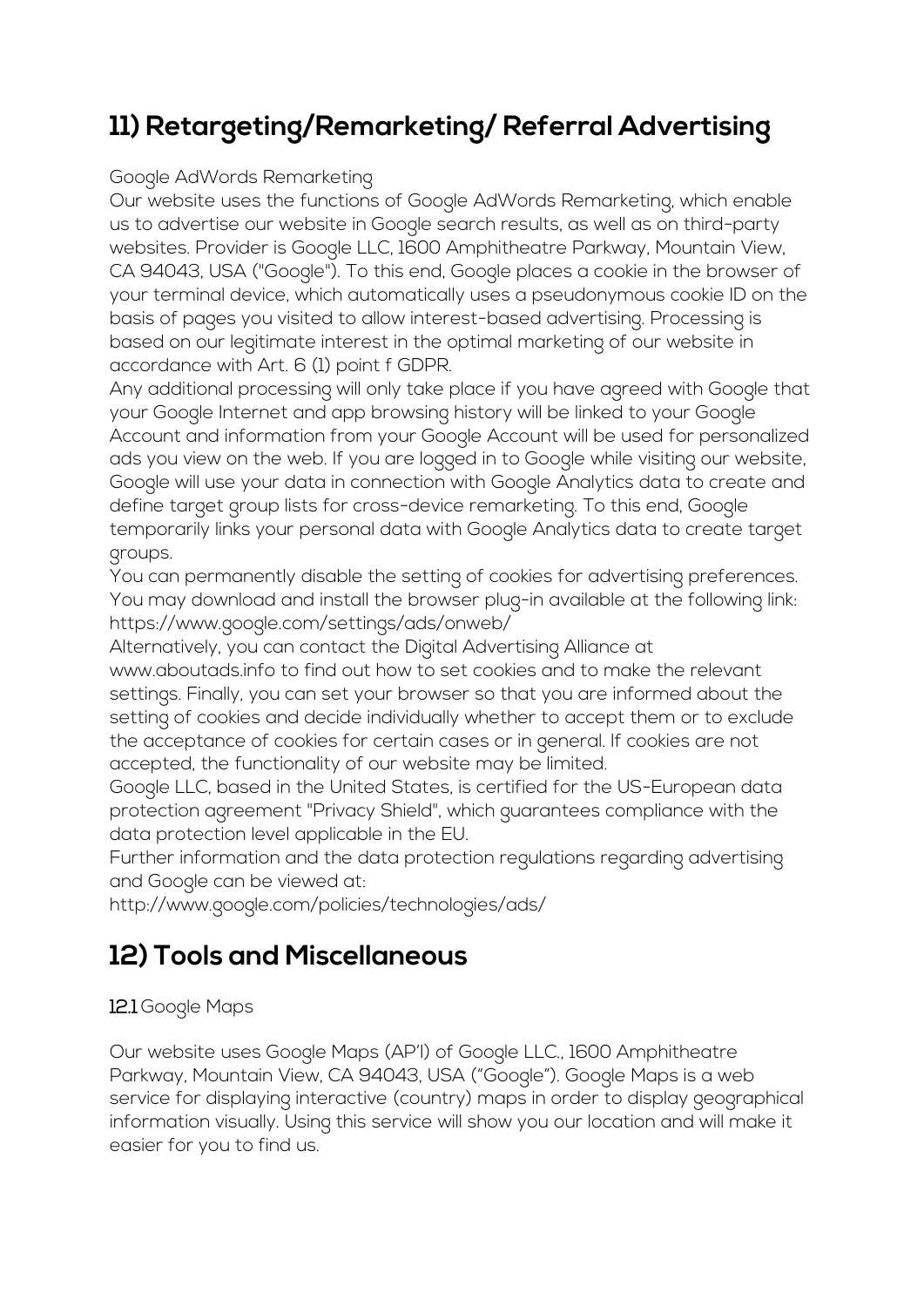When you access the sub-pages that contain the Google Maps map, information about your use of our website (such as your IP address) is transmitted to and stored by Google on servers in the United States. This is regardless of whether Google provides a user account that you are logged in with or whether no user account exists. If you are logged in to Google, your information will be directly associated with your account. If you do not wish to be associated with your profile on Google, you must log out before activating the button. Google saves your data (even for users who are not logged in) as usage profiles and evaluates them. Such an evaluation takes place according to Art. 6 (1) point f GDPR on the basis of the legitimate interests of Google in the insertion of personalized advertising, market research and/or demand-oriented design of its website. You have the right to object to the creation of these user profiles. If you want to do so, you must contact Google to exercise this right.

Google LLC, based in the United States, is certified for the US-European data protection agreement "Privacy Shield", which guarantees compliance with the data protection level applicable in the EU.

If you do not agree to the future transmission of your data to Google in the context of using Google Maps, you may completely deactivate the Google Maps web service by switching off the JavaScript application in your browser. In this case, Google Maps as well as the map display on this website cannot be used. The Google terms of use can be found at:

https://policies.google.com/terms?hl=en. The additional terms of use can be found at: https://www.google.com/intl/en-US\_US/help/terms\_maps.html.

You can find detailed information on data protection in connection with the use of Google Maps on Google's website ("Google Privacy Policy") at: https://policies.google.com/privacy?hl=en.

#### 12.2 Google Web Fonts

This site uses web fonts provided by Google LLC, 1600 Amphitheatre Parkway, Mountain View, CA 94043, USA ("Google") to uniformly display fonts. When you call up a page, your browser loads the required web fonts into its browser cache to display texts and fonts correctly.

To do this, the browser you are using must have a connection to Google's servers. In this way, Google will be informed that our website has been accessed via your IP address. Google Web Fonts are used for the purpose of a uniform and attractive presentation of our online offers and its use is in our legitimate interest within the meaning of Art. 6 (1) point f GDPR. If your browser does not support web fonts, a default font is used by your computer.

Google LLC, based in the USA, is certified for the US-European data protection agreement "Privacy Shield", which guarantees compliance with the data protection level applicable in the EU.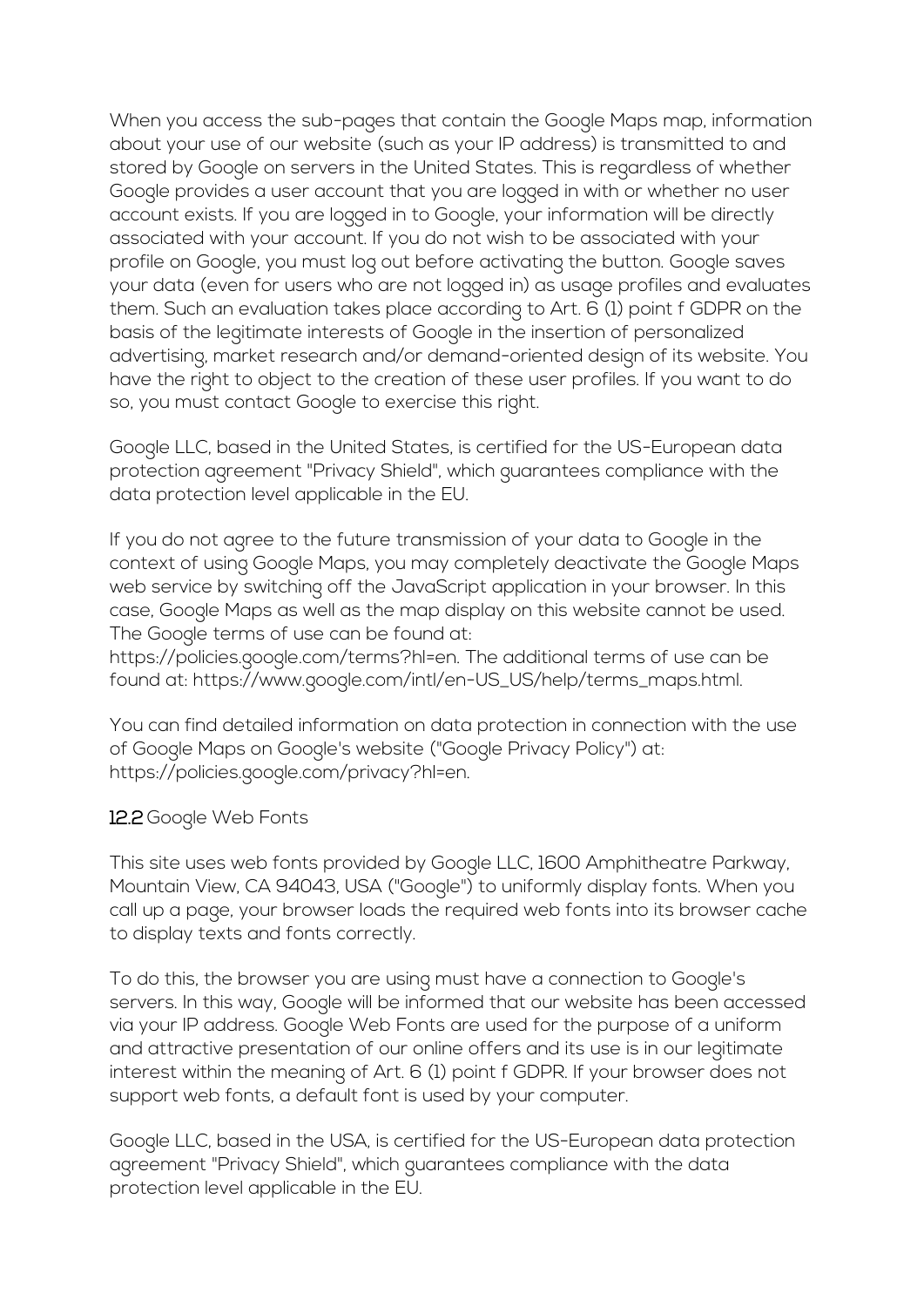Further information about Google Web Fonts can be found at https://developers.google.com/fonts/faq and in Google's privacy policy: https://policies.google.com/privacy?hl=en.

# **13) Rights of the Data Subject**

13.1 The applicable data protection law grants you comprehensive rights of data subjects (rights of information and intervention) vis-à-vis the data controller with regard to the processing of your personal data, about which we inform you below :

- Right of access by the data subject pursuant to Art. 15 GDPR
- Right to rectification pursuant to Art. 16 GDPR
- Right to erase ("right to be forgotten") pursuant to Art. 17 GDPR
- Right to restriction of processing pursuant to Art. 18 GDPR
- Right to be informed pursuant to Art. 19 GDPR
- Right to data portability pursuant to Art. 20 GDPR
- Right to withdraw a given consent pursuant to Art. 7 (3) GDPR
- Right to lodge a complaint pursuant to Art. 77 GDPR

#### 13.2 RIGHT TO OBJECT

IF, WITHIN THE FRAMEWORK OF A CONSIDERATION OF INTERESTS, WE PROCESS YOUR PERSONAL DATA ON THE BASIS OF OUR PREDOMINANT LEGITIMATE INTEREST, YOU HAVE THE RIGHT AT ANY TIME TO OBJECT TO THIS PROCESSING WITH EFFECT FOR THE FUTURE ON THE GROUNDS THAT ARISE FROM YOUR PARTICULAR SITUATION.

IF YOU EXERCISE YOUR RIGHT TO OBJECT, WE WILL STOP PROCESSING THE DATA CONCERNED. HOWEVER, WE RESERVE THE RIGHT TO FURTHER PROCESSING IF WE CAN PROVE COMPELLING REASONS WORTHY OF PROTECTION FOR PROCESSING WHICH OUTWEIGH YOUR INTERESTS, FUNDAMENTAL RIGHTS AND FREEDOMS, OR IF THE PROCESSING SERVES TO ASSERT, EXERCISE OR DEFEND LEGAL CLAIMS.

IF WE PROCESS YOUR PERSONAL DATA FOR DIRECT MARKETING PURPOSES, YOU HAVE THE RIGHT TO OBJECT AT ANY TIME TO THE PROCESSING OF YOUR PERSONAL DATA WHICH ARE USED FOR DIRECT MARKETING PURPOSES. YOU MAY EXERCISE THE OBJECTION AS DESCRIBED ABOVE.

IF YOU EXERCISE YOUR RIGHT TO OBJECT, WE WILL STOP PROCESSING THE DATA CONCERNED FOR DIRECT ADVERTISING PURPOSES.